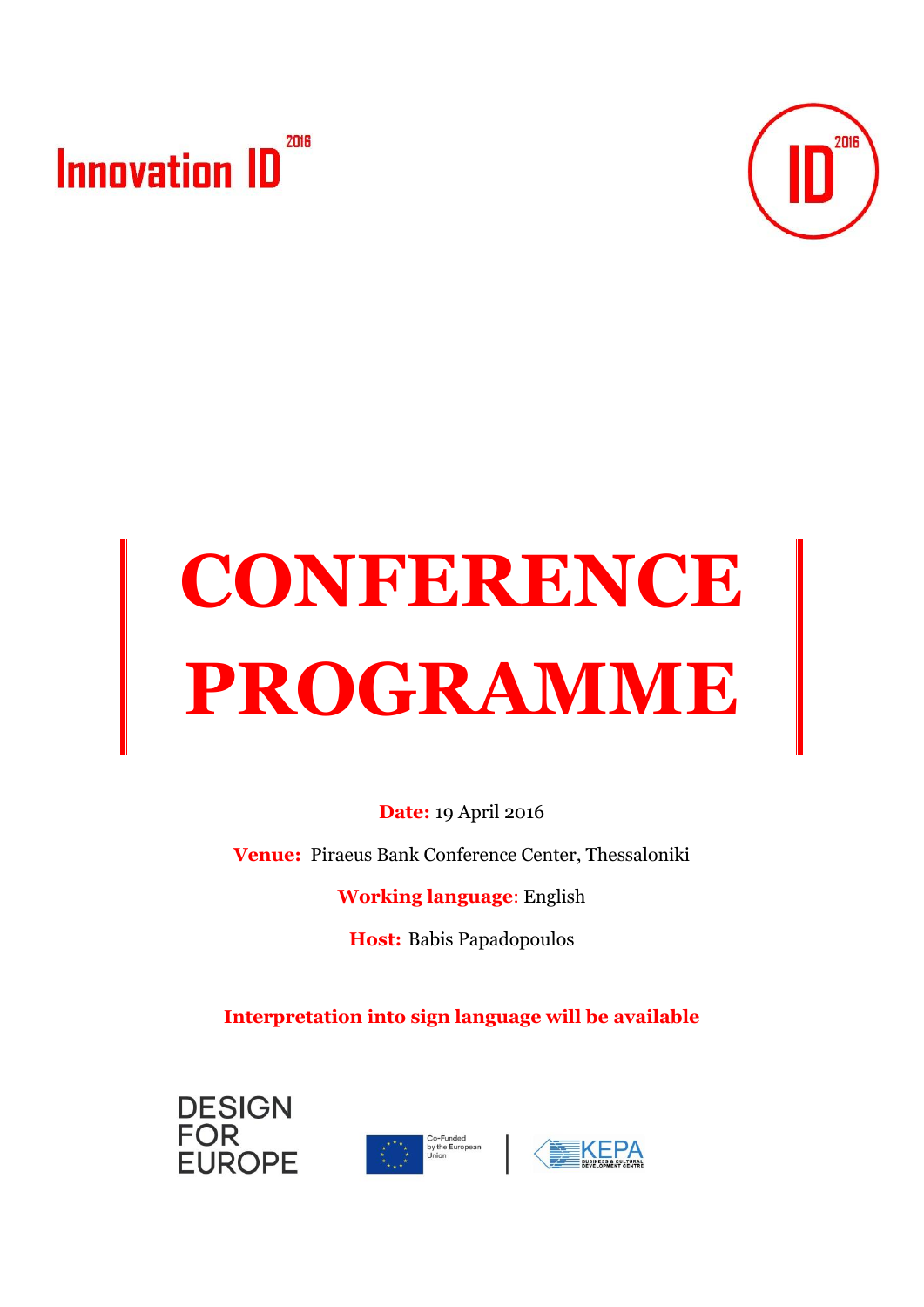| <b>Timetable</b> | <b>Event</b>                                                                                                                                                                                                                                                                                                                                                                                                    | <b>Speakers</b>                                                                   |
|------------------|-----------------------------------------------------------------------------------------------------------------------------------------------------------------------------------------------------------------------------------------------------------------------------------------------------------------------------------------------------------------------------------------------------------------|-----------------------------------------------------------------------------------|
| 09:30 - 10:00    | <b>Registration</b>                                                                                                                                                                                                                                                                                                                                                                                             |                                                                                   |
| $10:00 - 10:10$  | Welcome address speech by:<br>• Apostolos Tzitzikostas, Governor of the Region of Central Macedonia invited<br>• Yiannis Boutaris, Mayor of Thessaloniki invited<br>· Nikos Efthymiadis, Chairman of KEPA                                                                                                                                                                                                       |                                                                                   |
| $10:10 - 10:25$  | <b>Keynote 1:</b> European Vision for Design and SMEs'                                                                                                                                                                                                                                                                                                                                                          | <b>Xavier Le Mounier -</b><br>European Commission (BE)                            |
| $10:25 - 10:40$  | <b>Keynote 2:</b> The Value of Design                                                                                                                                                                                                                                                                                                                                                                           | <b>John Mathers -</b><br>Design Council (UK)                                      |
| $10:40 - 10:55$  | <b>Case Study: BrainBox</b><br>Easybike - Bike Sharing Systems -<br>Sustainable Design for Everyday Life                                                                                                                                                                                                                                                                                                        | Dimitris Dimitriadis -<br><b>Business Development Director</b><br>- BrainBox (GR) |
| $10:55 - 11:15$  | <b>Presentation:</b> Design for Enterprises                                                                                                                                                                                                                                                                                                                                                                     | <b>Daniele Pozzo -</b><br>D'Appolonia S.p.A. (IT)                                 |
| $11:15 - 11:30$  | <b>Presentation:</b> Why Design Matters to<br><b>Businesses</b>                                                                                                                                                                                                                                                                                                                                                 | Jan Stavik -<br>Norway Centre for Design &<br>Architecture (NO)                   |
| 11:30 - 11:40    | Q & A                                                                                                                                                                                                                                                                                                                                                                                                           |                                                                                   |
| $11:40 - 12:00$  | <b>Coffee Break</b>                                                                                                                                                                                                                                                                                                                                                                                             |                                                                                   |
| $12:00 - 12:35$  | <b>Interactive Roundtable: Innovation Ecosystem</b><br><b>1. Pantelis Angelidis - Alexander Innovation Zone (GR)</b><br><b>Nikos Efthymiadis - KEPA (GR)</b><br>2.<br>Christina Melander - Danish Design Centre (DK)<br>3.<br>4. Vassilis Papakonstantinou - MIT Enterprise Forum Greece (GR)<br>5. Panos Remoundos - Creativity Platform (GR)<br><b>Moderator: Maria-Louiza Laopodi - Goethe-Institut (GR)</b> |                                                                                   |
| $12:35 - 12:50$  | <b>Presentation: OK! Thess</b>                                                                                                                                                                                                                                                                                                                                                                                  | <b>Simos Bensasson -</b><br>Municipality of Thessaloniki (GR)                     |
| $12:50 - 13:05$  | <b>Case Study:</b> Design in the Greek Industry:<br>Opportunities and Difficulties of DROMEAS                                                                                                                                                                                                                                                                                                                   | <b>Grigoris Zarotiadis -</b><br>Dromeas (GR)                                      |
| 13:05 - 13:20    | <b>Presentation:</b> Trends in Design and Business                                                                                                                                                                                                                                                                                                                                                              | Anna Whicher - PDR -<br><b>Cardiff Metropolitan University</b><br>(UK)            |
| 13:20 - 13:30    | Q & A                                                                                                                                                                                                                                                                                                                                                                                                           |                                                                                   |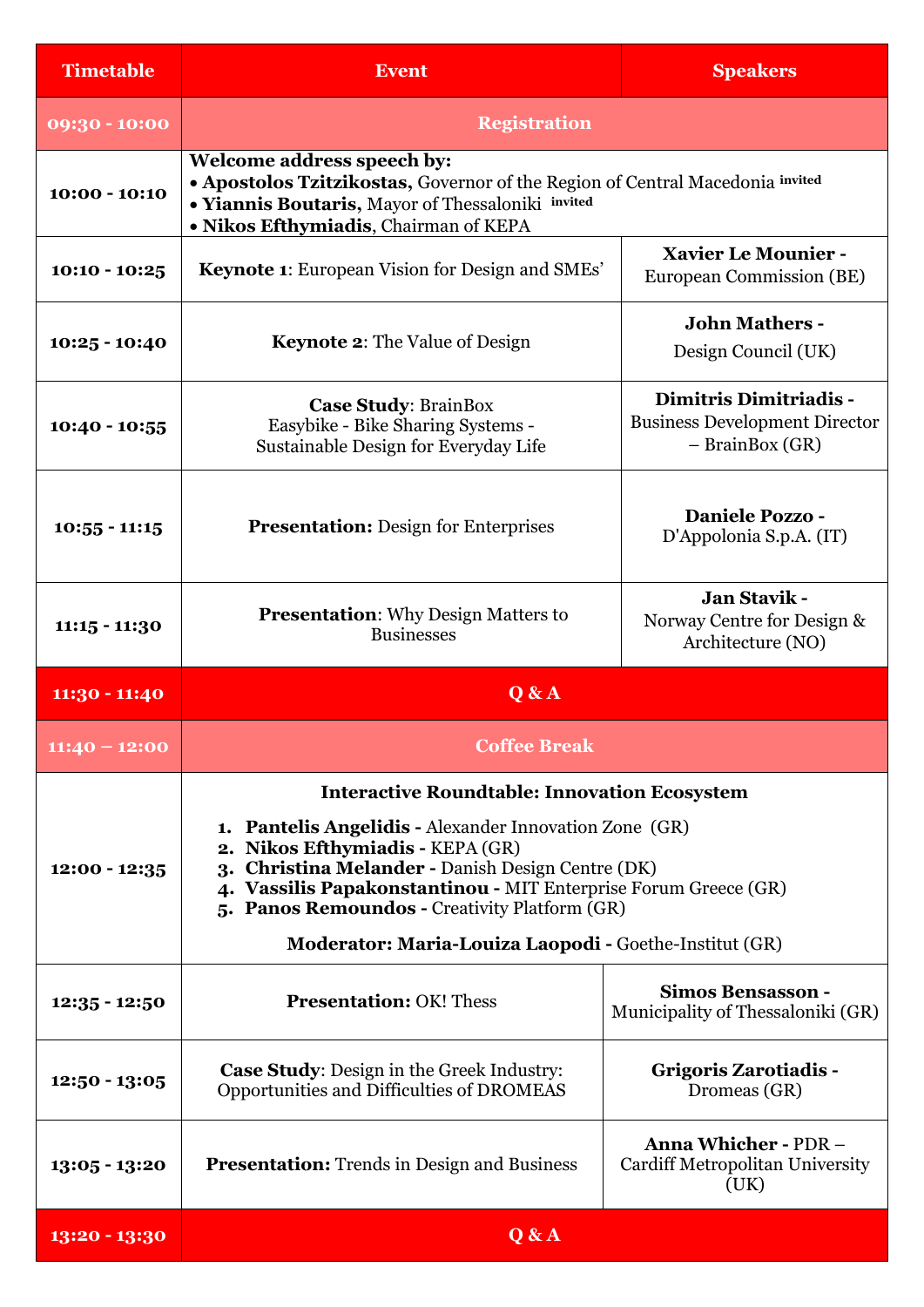| <b>Presentations: MITEF Greece Startup Competition</b>                                                                                                                                                                                                      |                     |  |  |
|-------------------------------------------------------------------------------------------------------------------------------------------------------------------------------------------------------------------------------------------------------------|---------------------|--|--|
| Aleck Alexopoulos - Ergo Sense Pro (GR)<br><b>Anna Chlioura - Electronio Handcrafted Vehicles (GR)</b><br>$14:45 - 15:15$<br>Lazaros Petrides - Event Reception.com (GR)<br>Christodoulos Spagakas - BAeTI (GR)                                             | Semifinalists 2016: |  |  |
| Lansie Sylvia -<br>Here's My Chance / Dukakis<br><b>Presentation:</b> This Is How We Do It<br>$15:15 - 15:30$<br>Center, ACT (US)                                                                                                                           |                     |  |  |
| Interactive Roundtable: What do Startups get wrong?<br>1. Andreas Baresel-Bofinger - HeBAN (DE)                                                                                                                                                             |                     |  |  |
| Simos Bensasson - Municipality of Thessaloniki (GR)<br>2.<br><b>Yiorgos Bontzios - Fieldscale (GR)</b><br>$15:30 - 16:05$<br>3.<br>4. Jorge Cerveira Pinto - Design Innovation Association of Portugal (PT)<br>5. Nikolaos Tsoniotis - SKG Startuppers (GR) |                     |  |  |
| Moderator: Panagiotis Ketikidis - CITY College (GR)                                                                                                                                                                                                         |                     |  |  |
| Q & A<br>$16:05 - 16:15$                                                                                                                                                                                                                                    |                     |  |  |
| <b>Closing Remarks</b><br>$16:15 - 16:30$                                                                                                                                                                                                                   |                     |  |  |

| $11:55 - 13:30$                                                                                                                                                      | <b>Parallel Workshop (Pre-registration required)</b> |  |
|----------------------------------------------------------------------------------------------------------------------------------------------------------------------|------------------------------------------------------|--|
| <b>Powered by:</b> design4renterprises.eu // <b>Facilitator:</b> Daniele Pozzo (IT)                                                                                  |                                                      |  |
| Global Future Trends: How global future trends influence product and service design and<br>development                                                               |                                                      |  |
| <b>Reason why</b>                                                                                                                                                    |                                                      |  |
| • Global future trends strongly affect the function, meaning and target of products and services                                                                     |                                                      |  |
| • In the same way, new megatients open markets which were only niches in the past or even didn't exist<br>What you will learn                                        |                                                      |  |
| • The module shows an exhaustive overview of a group of Worldwide companies that have been able to<br>intercept megatrends for the design of new products / services |                                                      |  |
| • Stimulate the participants to implement within their companies a «Design for global future trends»<br>approach                                                     |                                                      |  |

Use the provided examples as a reference for the Team Work Project

## **09:30 – 16:30 Parallel Event**

You are at Innovation ID<sup>2016</sup> International Conference and moving at breakneck speeds on roller coaster in Dubai! You look out of the windows of Piraeus Bank Conference Hall and see the Ancient Roman Forum! Surrounded by designers and entrepreneurs! This is the Virtual Reality and **Virtuality** company brings it in Innovation ID<sup>2016</sup> so that you get to know it, travel, be inspired and amazed!